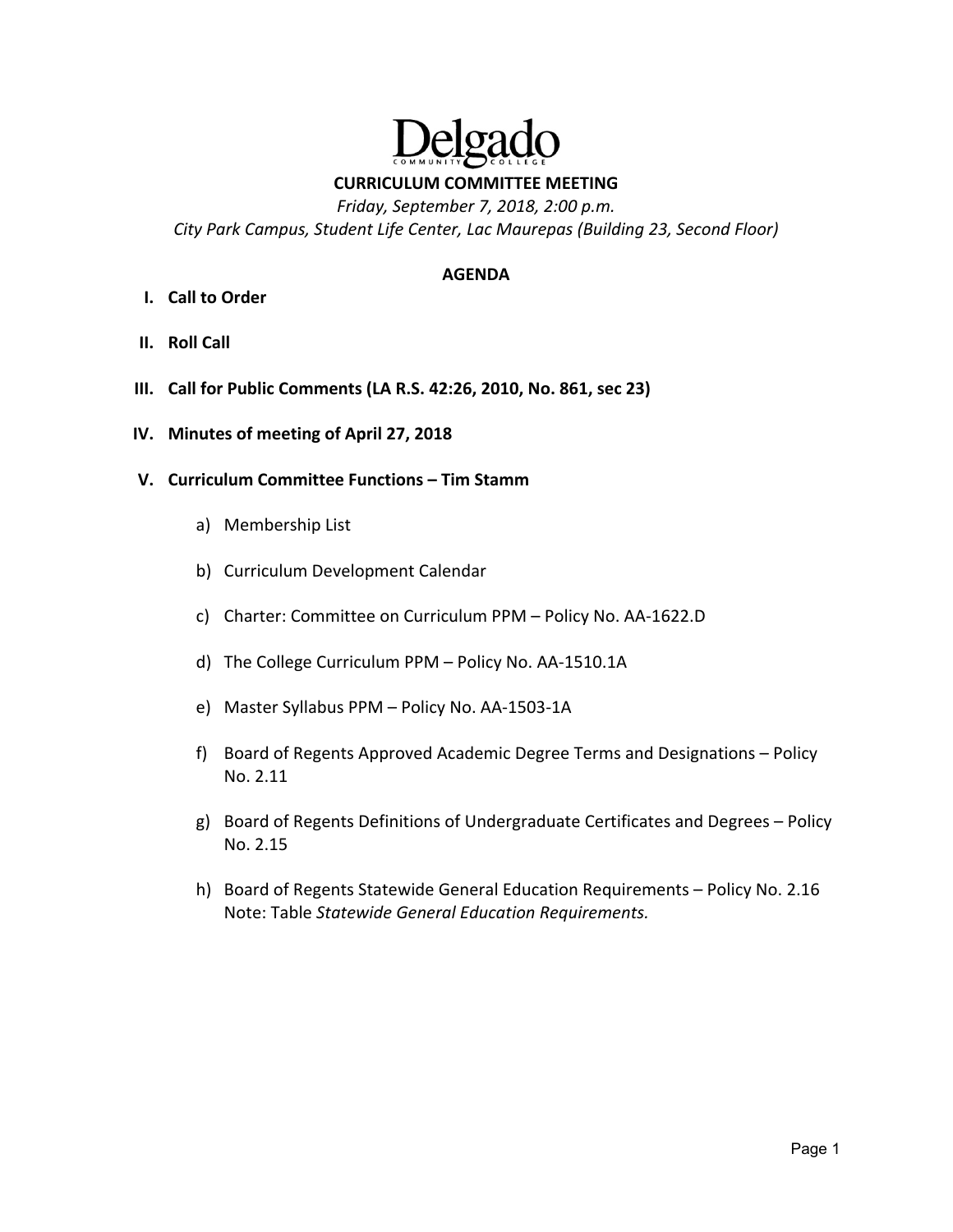### **VI. General Education / Articulation Initiatives – Tim Stamm**

- a) Northshore Technical Community College Transferrable General Education courses.
- b) Central Louisiana Technical Community College Transferrable General Education courses.
- c) Board of Regents for Louisiana Higher Education: Transfer/Articulation Matrix and Common Course Catalog for AY: 2018‐2019
- d) Articulation Agreement: Southern New Hampshire: Associate of Science in Business Administration to Bachelor of Science in Business Administration
- e) Articulation Agreement: Louisiana State University Health Sciences Center at New Orleans: Associate of Science in Nursing to Bachelor of Science in Nursing EARN (Early Admission Registered Nurse) Program
- f) Articulation Agreement: Southeastern Louisiana University: Associate of Science in Business Administration to Business Programs (Bachelor's in Accounting, Business Administration, Finance, Management, Marketing, or Supply Chain Management)

### **VII. Curriculum Operations Report – Tim Stamm**

#### **VIII. New Business**

# a) **Curriculum & Program Development/Academic Affairs/ Student Learning Outcomes**

**Addition to Catalog Program Description: 'Student Learning Outcomes' for all instructional programs.** Approval and publication of Student Learning Outcomes for all instructional programs, as approved by Curriculum Committee April 27, 2018. Approval of standard format, with goal of 100 percent completion rate during AY: 2018‐2019 for publication in the 2019‐2020 College Catalog.

# b) **Arts & Humanities/LATD**

**Program Revision:** Associate of Arts Louisiana Transfer Degree, with a concentration in Mass Communication. Deletion of the concentration in Mass Communication from the Associate of Arts Louisiana Transfer Degree, as coursework in Mass Communication is no longer offered at the College.

#### **IX. Consent Agenda**

# a) **Allied Health/FSED**

**Change of Program Description:** Change the program description of the A.A.S. in Funeral Service Education: Change program accreditation agency contact information to: 922 Mantua Pike, Suite 108, Woodbury Heights, NJ 08097. Phone: (816) 233‐3747. Web: www.avfse.org.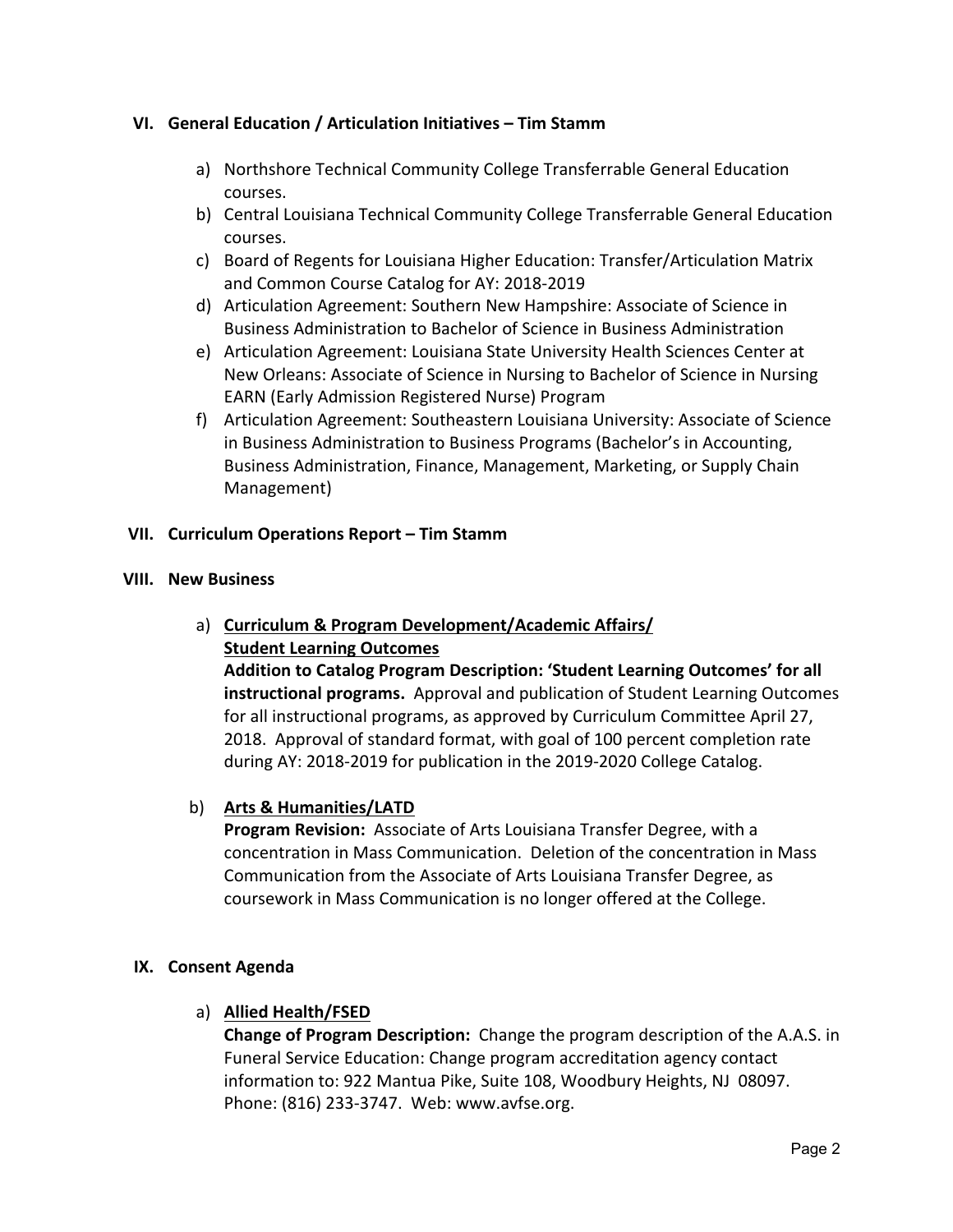- b) **Communication/CASE Course Termination: CASE-082: Compute Applied Skills Enhancement I.**
- c) **Communication/CASE Course Termination:** CASE‐084: Computer Applied Skills Enhancement II.
- d) **Allied Health/DSPE Course Termination:**  DSPE‐101: Introduction to Direct Support Professional.
- e) **Allied Health/DSPE Course Termination:**  DSPE‐102: Fundamentals of Communication and Advocacy.
- f) **Allied Health/DSPE Course Termination:** DSPE‐103: Teaching People with Disabilities.
- g) **Allied Health/DSPE Course Termination:** DSPE‐104: Developing, Implementing, and Evaluating Individualized Support.
- h) **Technical Division/ELAP Course Termination:**  ELAP‐101: Basic Electricity.
- i) **Technical Division/ELAP Course Termination:** ELAP‐103: Circuits, Magnetism, and Basic AC.
- j) **Technical Division/ELAP Course Termination:** ELAP‐104: A.C. Theory, Meters, and Batteries.
- k) **Technical Division/ELAP Course Termination:** ELAP‐107: Motors, Generators, and Alternators.
- l) **Technical Division/ELAP Course Termination:** ELAP‐109: Electric Motor Control.
- m) **Technical Division/ELAP Course Termination:** ELAP‐110: Electronic Circuit Analysis.
- n) **Technical Division/ELAP Course Termination:** ELAP‐201: Electronic Circuit Analysis II.
- o) **Technical Division/ELAP Course Termination:** ELAP‐203: Fibre Optics.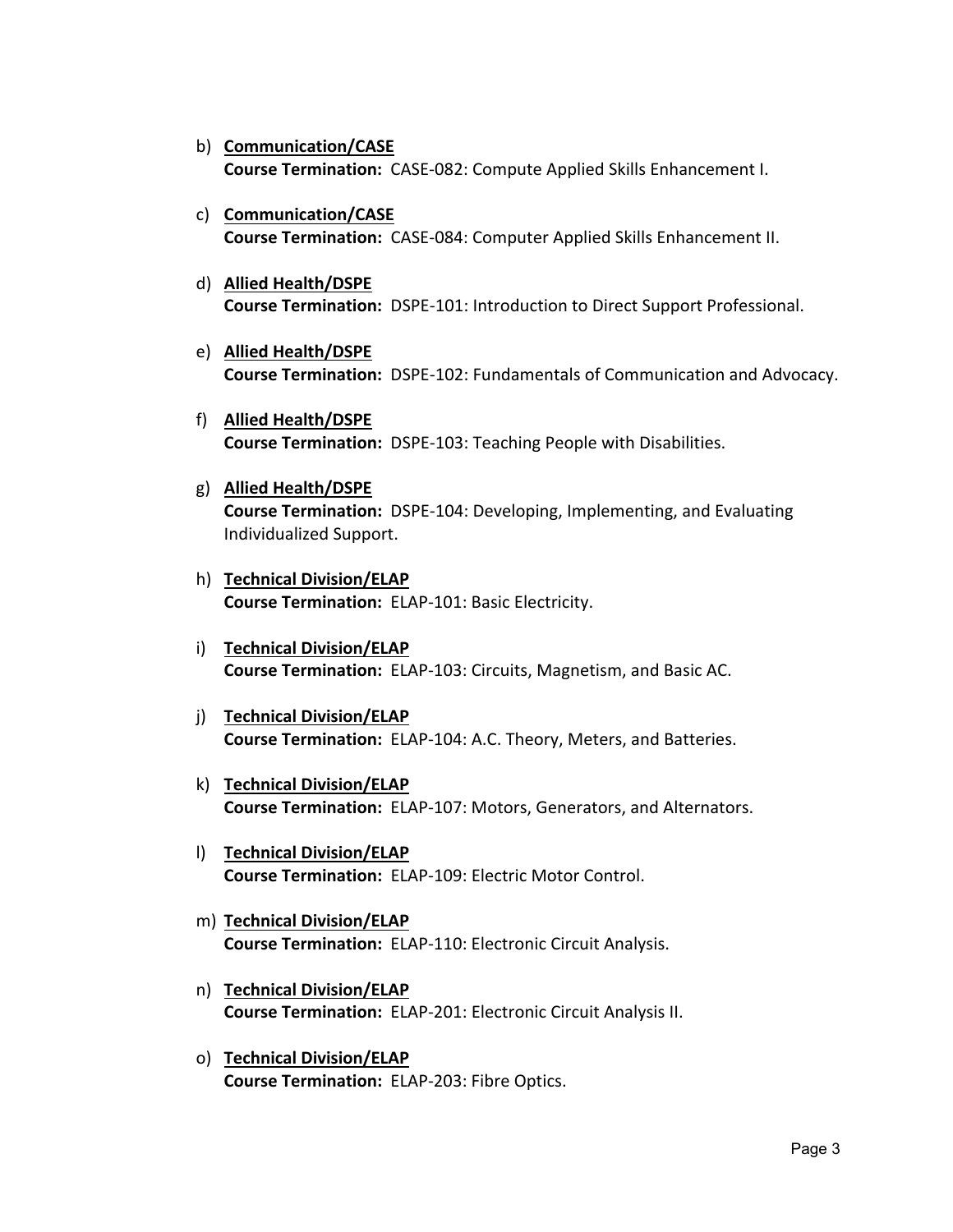- p) **Technical Division/MACH Course Termination:** MACH‐108: Blueprint Reading for Machinists.
- q) **Technical Division/MACH Course Termination: MACH-110: Machine Shop I.**
- r) **Technical Division/MACH Course Termination:** MACH‐115: Principles of Hydraulics.
- s) **Technical Division/MACH Course Termination:** MACH‐202: Machinist Shop II.
- t) **Technical Division/MACH Course Termination:** MACH‐265: Computerized Numerical Control.
- u) **Technical Division/MECH Course Termination:** MECH‐107: Mechanical Drawing.
- v) **Technical Division/MECH Course Termination:** MECH‐109: Metallurgy.
- w) **Technical Division/PFAP Course Termination:** PFAP‐103: Blueprint Reading for Pipefitters.
- x) **Technical Division/PFAP Course Termination: PFAP-105: Marine Pipefitting.**
- y) **Technical Division/PFAP Course Termination:** PFAP‐201: Marine Engineering.
- z) **Technical Division/PFAP Course Termination: PFAP-203: Advanced Blueprint Reading for Pipefitters.**
- aa) **Technical Division/PNTG Course Termination:** PNTG‐103: Blueprint Reading for Painters.
- bb) **Technical Division/PNTG Course Termination:** PNTG‐105: Industrial Painting.
- cc) **Technical Division/PNTG Course Termination:** PNTG‐107: Surface Preparation.
- dd) **Technical Division/PNTG Course Termination:** PNTG‐109: Health and Safety.